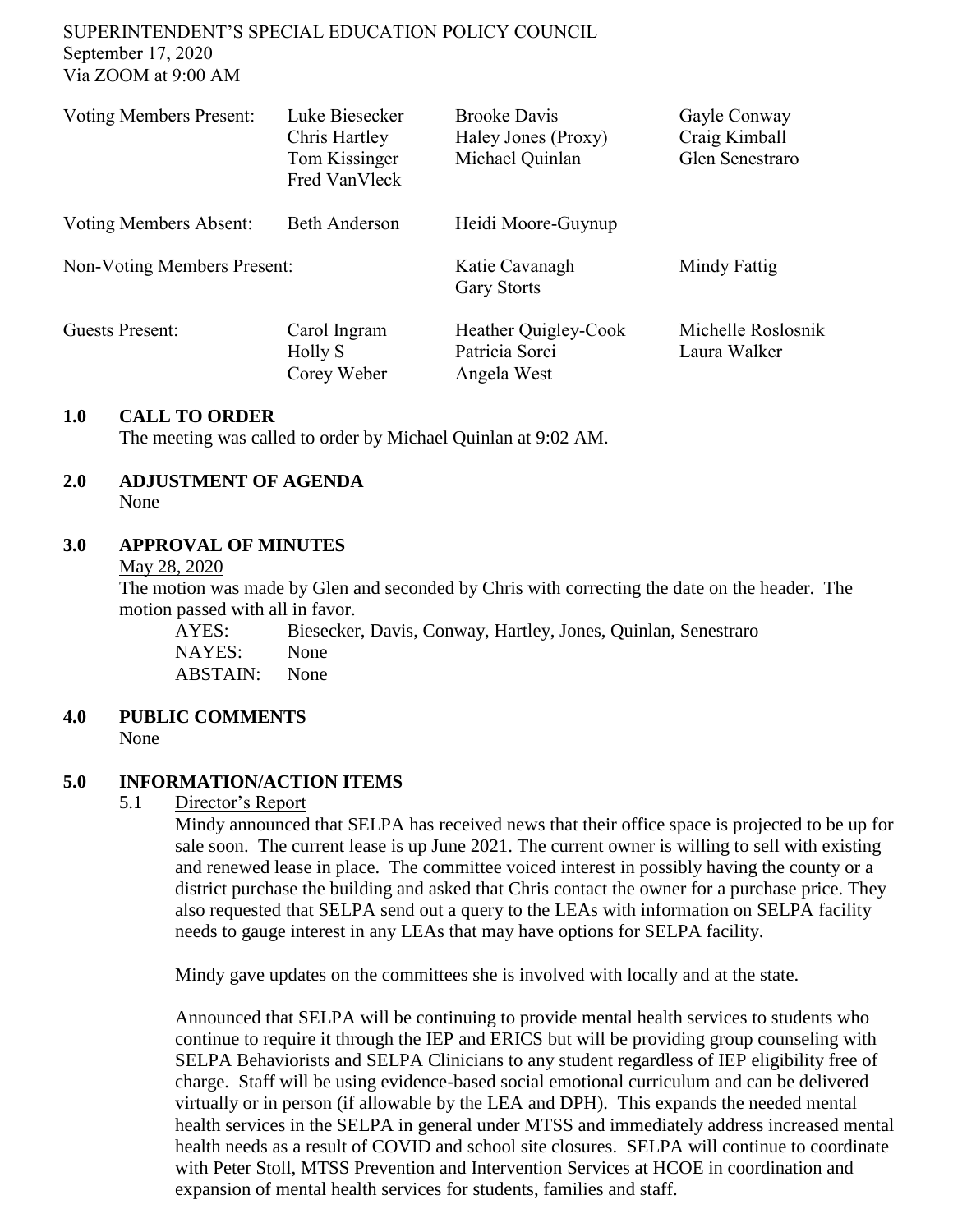Mindy will provide an update on demand and progress at future Policy Council meetings. Heather is the SELPA Program Director who will oversee this program. Referral forms and process for request will be sent out to all Superintendents and Special Education Directors the first week in October.

Parent support groups will continue virtually as well free of charge for any parent that wants to participate. For any PD requests for LEAs, parents and/or community groups Laura Walker, SELPA Program Director, is the point person for any professional development requests for the SELPA.

### 5.2 2020/21 Budget Revisions including Low Incidence (LI) Funding Structure

Mindy explained increase in LI Funding in the 2020/21 Governor's budget and provided a historical comparison. Since LI will receive additional funds for 2020/21, she recommends freezing the historical \$65,xxx to continue purchasing LI equipment for the LEAS following existing SELPA Policy. The balance of new funds for 2020-21 of \$349,368 will be applied to reduce Off the Top (OTT) Low Incidence Services benefitting each LEA in a reduction of their OTT contribution for these services. A motion was made by Glen and seconded by Craig to follow the Director's recommendation. The motion carried with all in favor.

| AYES:    | Biesecker, Davis, Conway, Hartley, Jones, Kimball, Kissinger, Quinlan, |
|----------|------------------------------------------------------------------------|
|          | Senestraro, Van Vleck                                                  |
| NAYES:   | <b>None</b>                                                            |
| ABSTAIN: | <b>None</b>                                                            |

5.3 Policy Council Representative 2020/21 – Regional & Single District Members Michael welcomed Gayle Conway as the new Northern Humboldt voting member and announced that there are at least two openings due to district staff changes. Due to changes in Superintendents, currently No Hum Feeder Schools has one open vacancy, as does Southern Humboldt region. Glen and Mindy will reach out to Mattole/Ferndale as Beth has been unable to attend and may choose another representative. Glen mentioned possibly combining the feeder vote for ERVA and will check with the region Superintendents regarding this and brought back to the October  $15<sup>th</sup>$  meeting.

# 5.4 Fiscal Ad Hoc Report

None as they have not met yet. SELPA will send out a doodle poll to schedule initial meeting prior to next PC meeting with recommendations at the October 15<sup>th</sup> meeting. The topics of discussion will be:

- 1. HCOE Chargeback model
- 2. TLC offsets to expire
- 3. Mental Health funds
- 4. RTC Reimbursement model

# 5.5 Policy Council Mission Statement, Norms & Procedures

Mindy explained that the completed SELPA Local Plan (including Section B) is required for all SELPAs in the state. Each member LEA Board will need to approve the Local Plan prior to June 30, 2021. Mindy will bring Section B of the Local Plan potential approval at the next PC meeting October 15<sup>th</sup>.

5.6 Legislative Advocacy Updates

Mindy said the session has ended until January 2021. She reviewed some state current events related services during COVID including compensatory education discussions and due process filings/rulings across the state. Mindy announced that she holds the Chair position with the